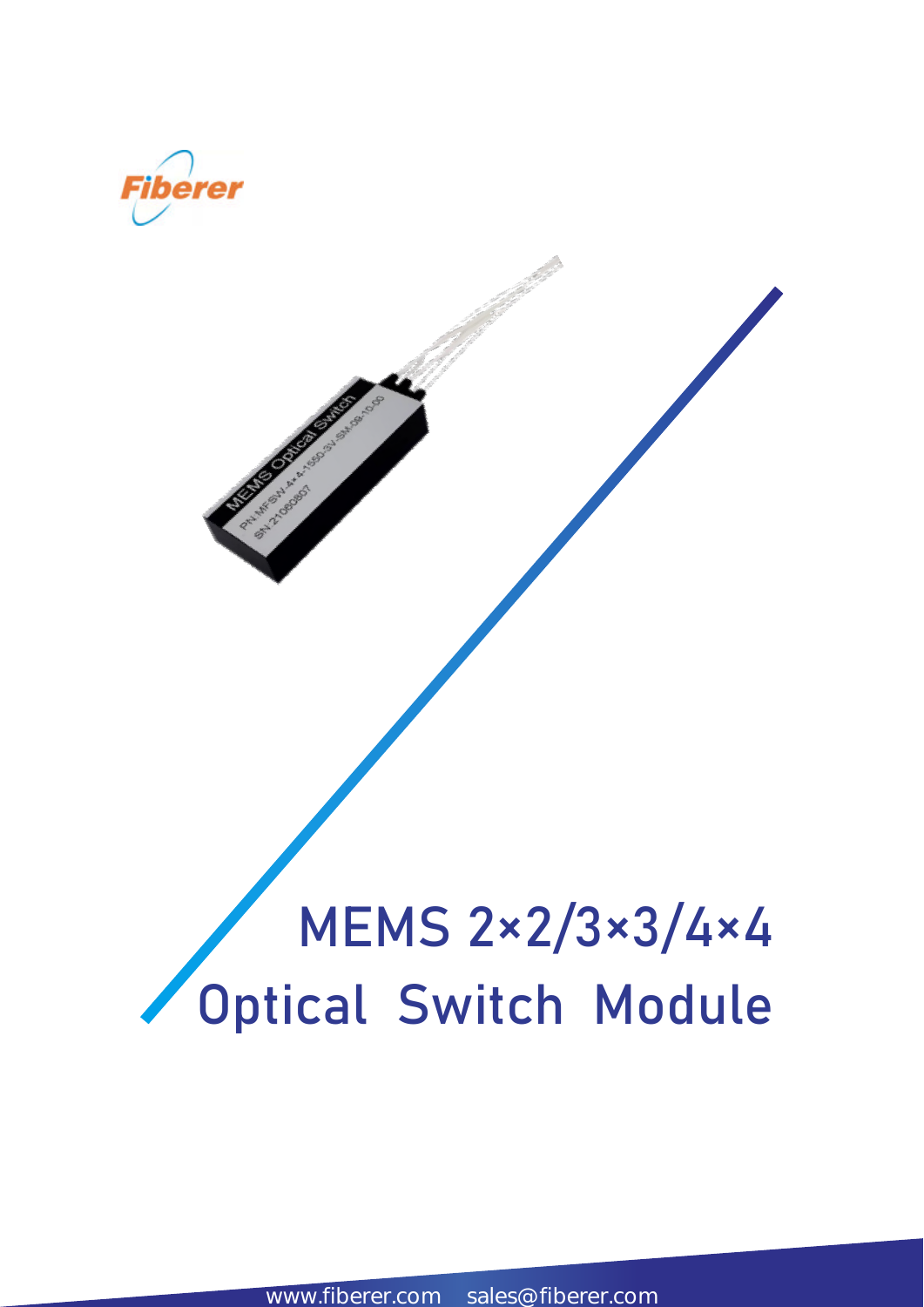

> Modular Design > MAN > Telcordia GR-1221 > Fast Switching Time > Data Center > Telcordia GR-1073 > Low IL, Good Repeatability > Fiber Sensing and Monitoring > High Reliability and stability > Instrumentation

#### **Optical Route**



Note: Only one A port can be selected at a time, corresponding to one B port.

1 and 10 and 10 and 10 and 10 and 10 and 10 and 10 and 10 and 10 and 10 and 10 and 10 and 10 and 10 and 10 and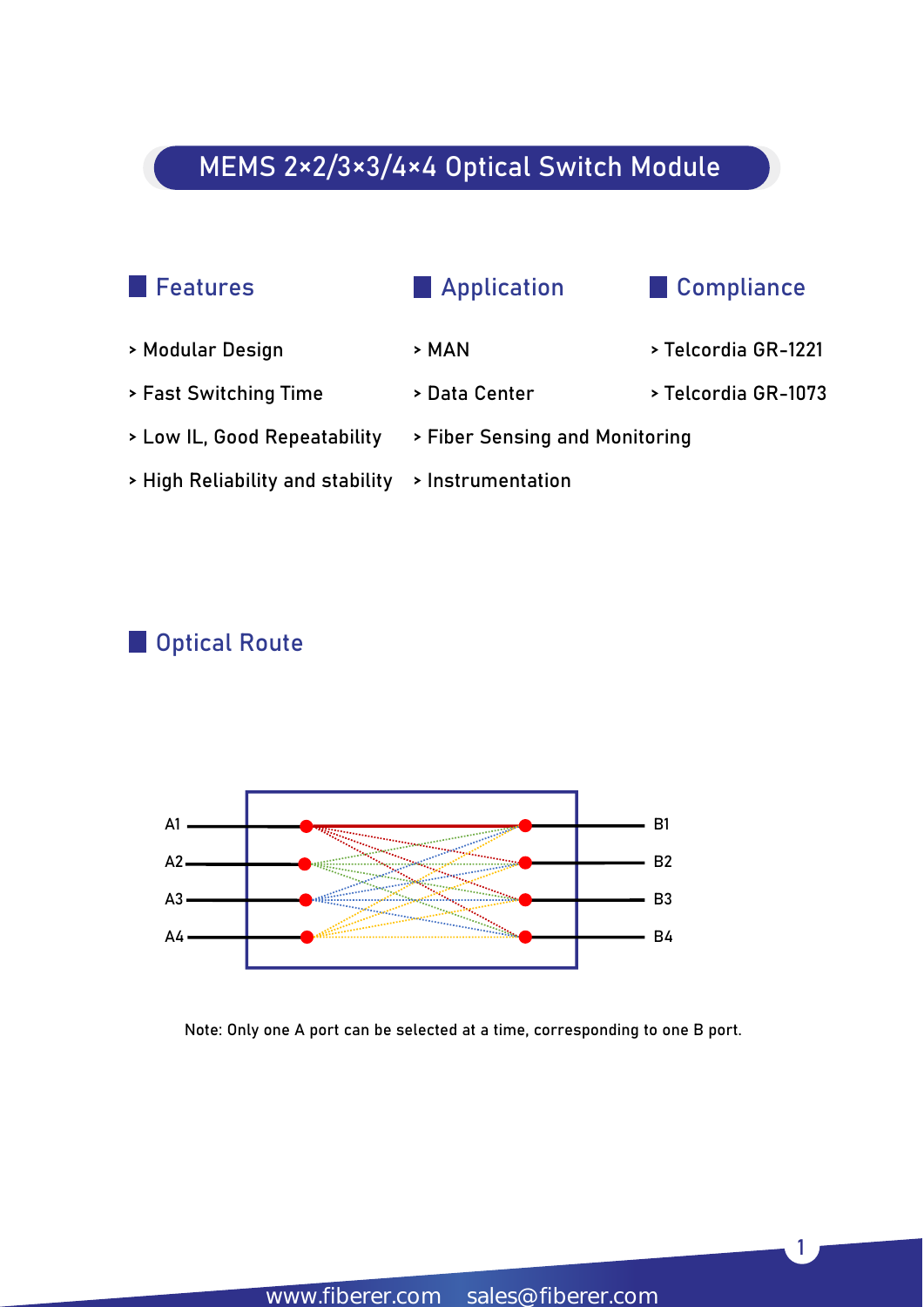### Specifications (Single Mode)

|                            | <b>Parameters</b>                  | Unit  |              | MEMS N×N-SM (N≤4)                                                                 |             |
|----------------------------|------------------------------------|-------|--------------|-----------------------------------------------------------------------------------|-------------|
|                            | <b>Working Wavelength</b>          | nm    |              | O band: 1290~1330<br>C band: 1530~1570<br>L band: 1570~1610<br>L+ band: 1625~1650 |             |
| <b>Testing Wavelength</b>  |                                    | nm    |              | 1310/1550/1625/1650                                                               |             |
|                            |                                    |       | $2 \times 2$ | $3\times3$                                                                        | $4\times 4$ |
| Insertion<br>Loss          | @CWL Single-band                   | dB    |              | $≤0.8$                                                                            | $\leq1.2$   |
|                            | @CWL Dual-band                     |       |              | $≤1.0$                                                                            | $\leq 1.4$  |
| <b>WDL</b>                 |                                    | dB    |              | $≤0.3$                                                                            |             |
| <b>PDL</b>                 |                                    | dB    |              | $≤0.2$                                                                            |             |
| <b>Return Loss</b>         |                                    | dB    |              | $\geq 50$                                                                         |             |
| Crosstalk                  |                                    | dB    |              | $\geq 50$                                                                         |             |
| Repeatability              |                                    | dB    |              | $\leq \pm 0.05$                                                                   |             |
| <b>Switching Time</b>      |                                    | ms    |              | $≤10$                                                                             |             |
| <b>Durability</b>          |                                    | times |              | $\geq 10^9$                                                                       |             |
|                            | <b>Operating Voltage / Current</b> |       |              | DC5V±10% / I≤250mA                                                                |             |
| <b>Input Optical Power</b> |                                    | mW    |              | $≤500$                                                                            |             |
| <b>Operating Temp.</b>     |                                    | °C    |              | $-5 - +70$                                                                        |             |
| Storage Temp.              |                                    | °C    |              | $-40 - +85$                                                                       |             |
| <b>Dimension</b>           |                                    | mm    |              | $M3: 90 \times 55 \times 12 = 0.2$                                                |             |

1.Within operating temperature and all SOP.

2.Excluding connector.

3.WDL ismeasured in a ±20nm range at 23°C。

2 and 2 and 2 and 2 and 2 and 2 and 2 and 2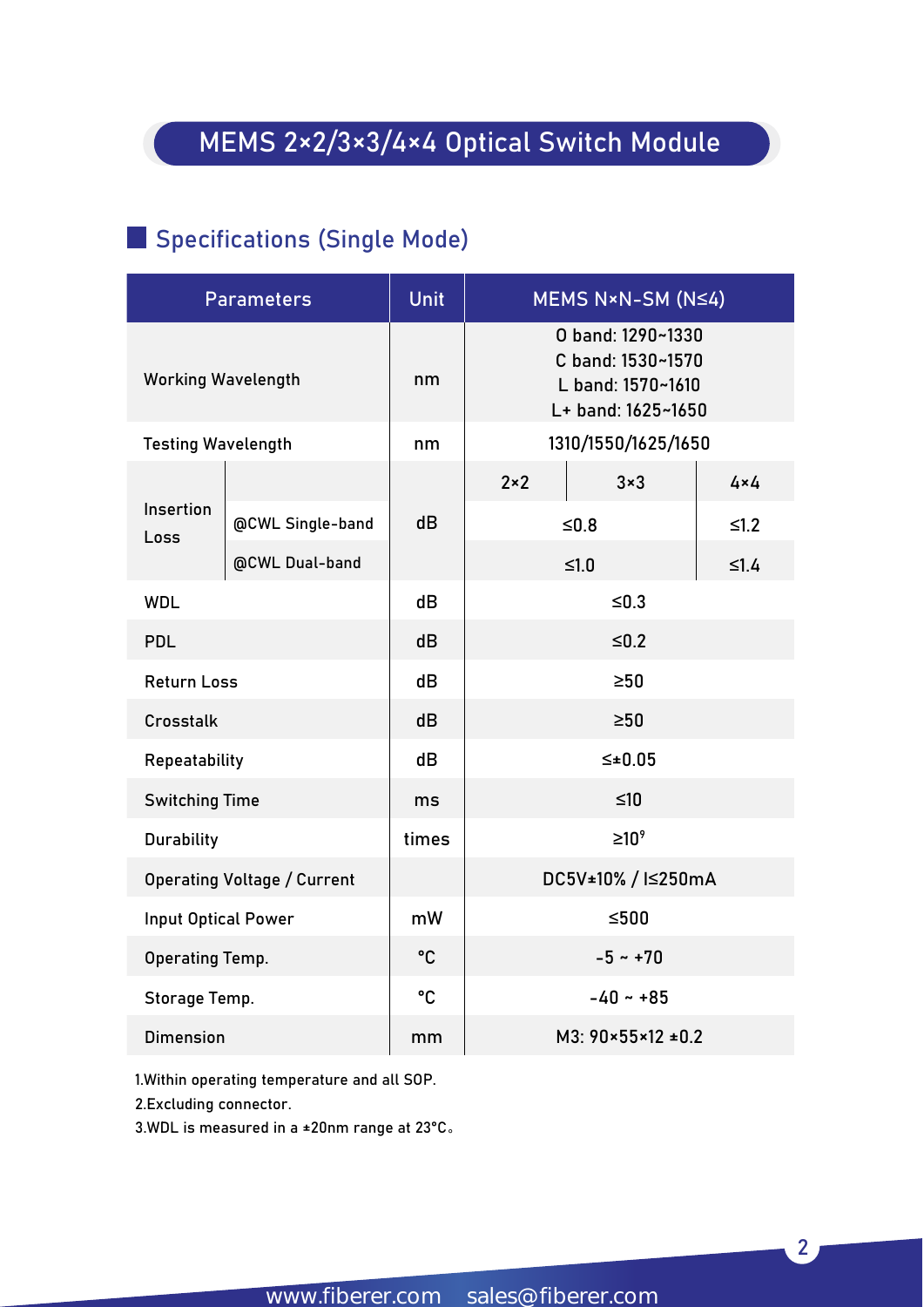#### Specifications (Multi-Mode)

|                            | <b>Parameters</b>                  | <b>Unit</b>     | MEMS N×N-MM (N≤3)                  |            |
|----------------------------|------------------------------------|-----------------|------------------------------------|------------|
| <b>Working Wavelength</b>  |                                    | nm              | 850±30, 1310±30                    |            |
| <b>Testing Wavelength</b>  |                                    | nm              | 850/1310                           |            |
|                            |                                    |                 | $2 \times 2$                       | $3\times3$ |
| Insertion<br>Loss          | @CWL Single-band                   | dB              | $≤0.8$                             | $≤1.0$     |
|                            | @CWL Dual-band                     |                 | $≤1.0$                             | $\leq1.2$  |
| <b>WDL</b>                 |                                    | dB              | $\leq 0.3$                         |            |
| <b>PDL</b>                 |                                    | dB              | $\leq 0.2$                         |            |
| <b>Return Loss</b>         |                                    | dB              | $\geq 30$                          |            |
| Crosstalk                  |                                    | dB              | $\geq 30$                          |            |
| Repeatability              |                                    | dB              | $≤±0.05$                           |            |
| <b>Switching Time</b>      |                                    | ms              | $≤10$                              |            |
| <b>Durability</b>          |                                    | times           | $\geq 10^9$                        |            |
|                            | <b>Operating Voltage / Current</b> | $\mathsf{V}$    | DC5V±10% / I≤250mA                 |            |
| <b>Input Optical Power</b> |                                    | mW              | $≤500$                             |            |
| <b>Operating Temp.</b>     |                                    | $\rm ^{\circ}C$ | $-5 - +70$                         |            |
| Storage Temp.              |                                    | °C              | $-40 - 85$                         |            |
| <b>Dimension</b>           |                                    | mm              | M3: $90 \times 55 \times 12 = 0.2$ |            |

1.Within operating temperature and all SOP.

2.Excluding connector.

3.WDL is measured in a ±20nm range at 23℃.

3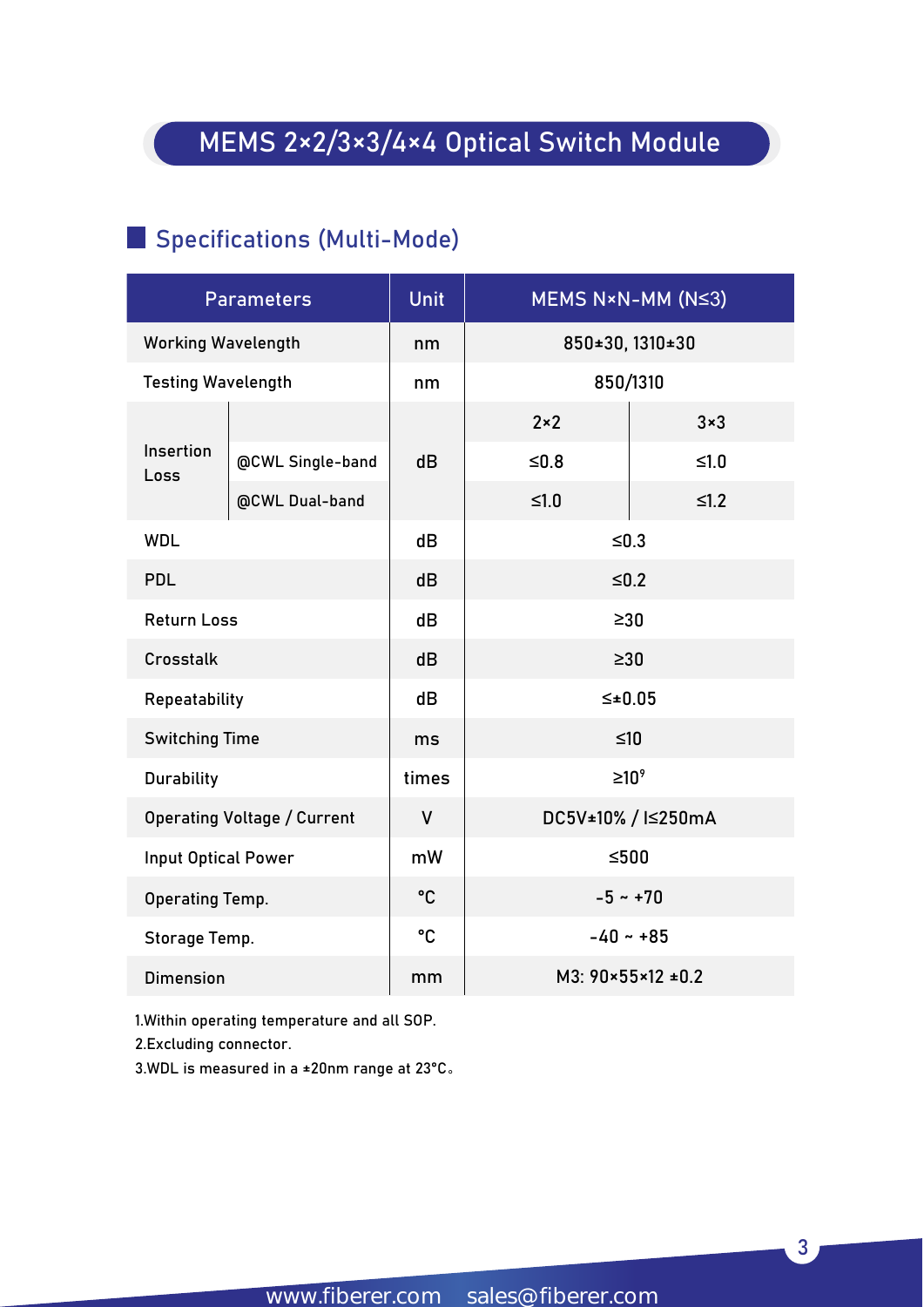### **Dimension**



#### M3: 90×55×12mm

### **Pin Configuration**

| Pin No.          | <b>Pin Assignment</b> | <b>Signal Type</b> | <b>Description</b>                                  |
|------------------|-----------------------|--------------------|-----------------------------------------------------|
|                  | D <sub>0</sub>        | Input              | Data bit (D0) (low-order)                           |
| $\overline{2}$   | NC                    |                    | No connection                                       |
| 3                | <b>VCC</b>            | Power              | Power Supply (DC 5V, 1.0A)                          |
| 4                | NC                    |                    | No connection                                       |
| 5                | NC                    |                    | No connection                                       |
| 6                | <b>GND</b>            | Power              | <b>GND</b>                                          |
| 7                | NC                    |                    | No connection                                       |
| 8                | D <sub>1</sub>        | Input              | Data bit (D1)                                       |
| 9                | <b>TXD</b>            | Output             | Data Transmit (TTL Level)                           |
| 10 <sup>°</sup>  | <b>RXD</b>            | Input              | Data Receive (TTL Level)                            |
| 11               | D <sub>2</sub>        | Input              | Data bit (D2)                                       |
| 12               | D <sub>3</sub>        | Input              | Data bit (D3) (high-order)                          |
| 13               | /BUSY                 | Output             | Low level means ready to reset or<br>receiving data |
| 14               | /ALARM                | Output             | High level means running error                      |
| 15 <sub>15</sub> | /STROBE               | Input              | Falling edge execution data bit                     |
| 16               | /RESET                | Input              | Low level reset to channel 0                        |